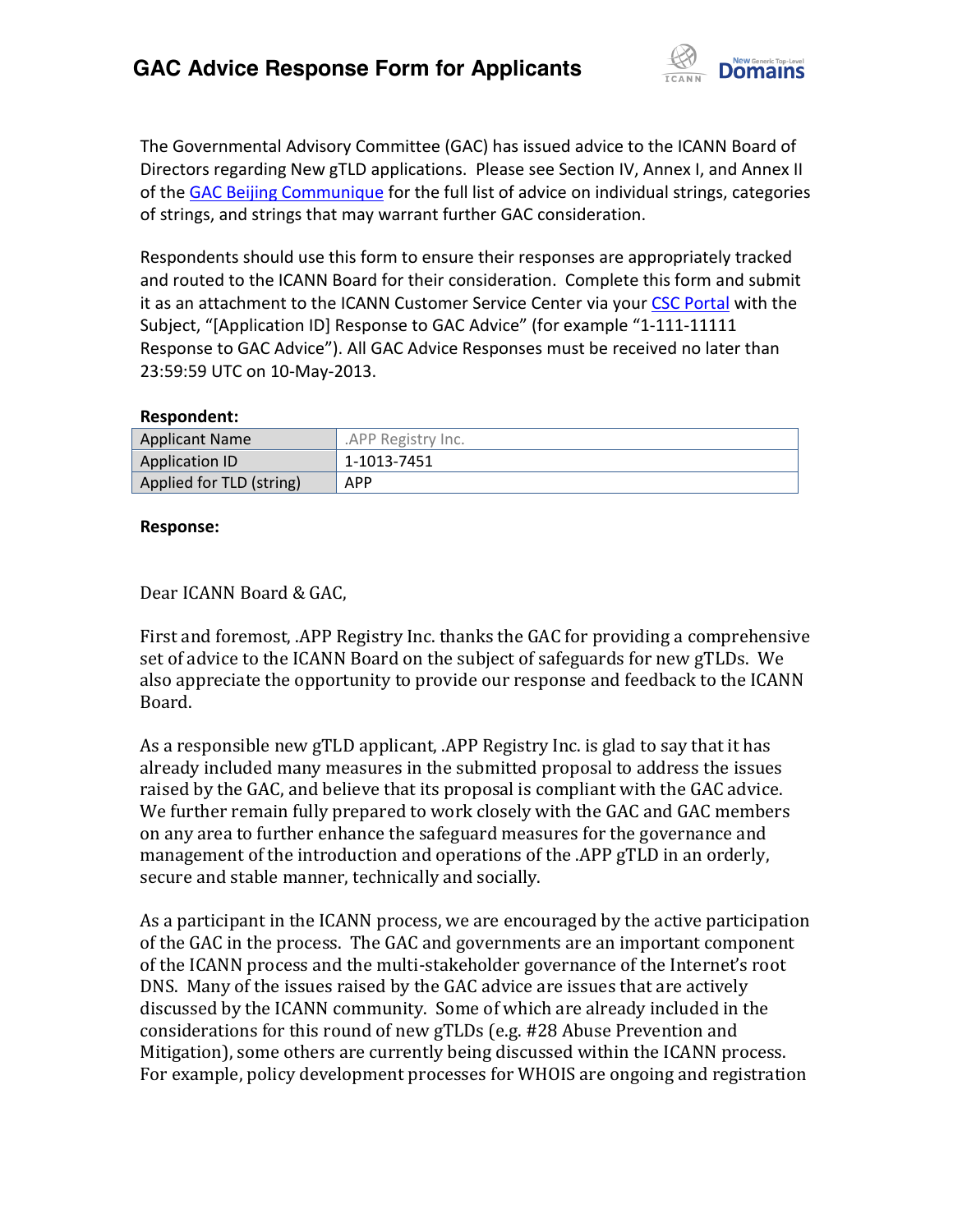

and usage abuse issues continue to be examined, including especially where such abuse issues should be within or beyond the scope of ICANN's purview.

For such items, we understand that ongoing multi-stakeholder processes should not be circumvented, and remain diligent against such undermining. Nevertheless, we are fully prepared to improve on our proposed mechanisms in our application as well as to implement appropriate measures for.APP specifically as Registry policies before community wide ICANN policies are fully in place.

Finally, we also bring your attention to the ongoing work underway since the recent CEO Roundtables and further discussed at the DNS Summit [\(http://blog.icann.org/2013/04/dns-summit-in-new-york/\)](http://blog.icann.org/2013/04/dns-summit-in-new-york/). Especially the "proposals to codify ethical standards for DNS businesses", which may be an appropriate framework for addressing issues (e.g. content related) that may be beyond the scope of ICANN's policy mandate.

Attached further are specific responses to each of the issues raised in the GAC advice with excerpts from particular sections of the submitted .APP Registry Inc. proposal [\(https://gtldresult.icann.org/application](https://gtldresult.icann.org/application-result/applicationstatus/applicationdetails:downloadapplication/457?t:ac=457)[result/applicationstatus/applicationdetails:downloadapplication/457?t:ac=457\)](https://gtldresult.icann.org/application-result/applicationstatus/applicationdetails:downloadapplication/457?t:ac=457) and how it complies with and relates to the GAC advice.

We look forward to continuing the dialogue with the ICANN board and the GAC to address any issues and put policies in place to mitigate against concerns in a constructive and prompt manner.

Sincerely,

.APP Registry Inc.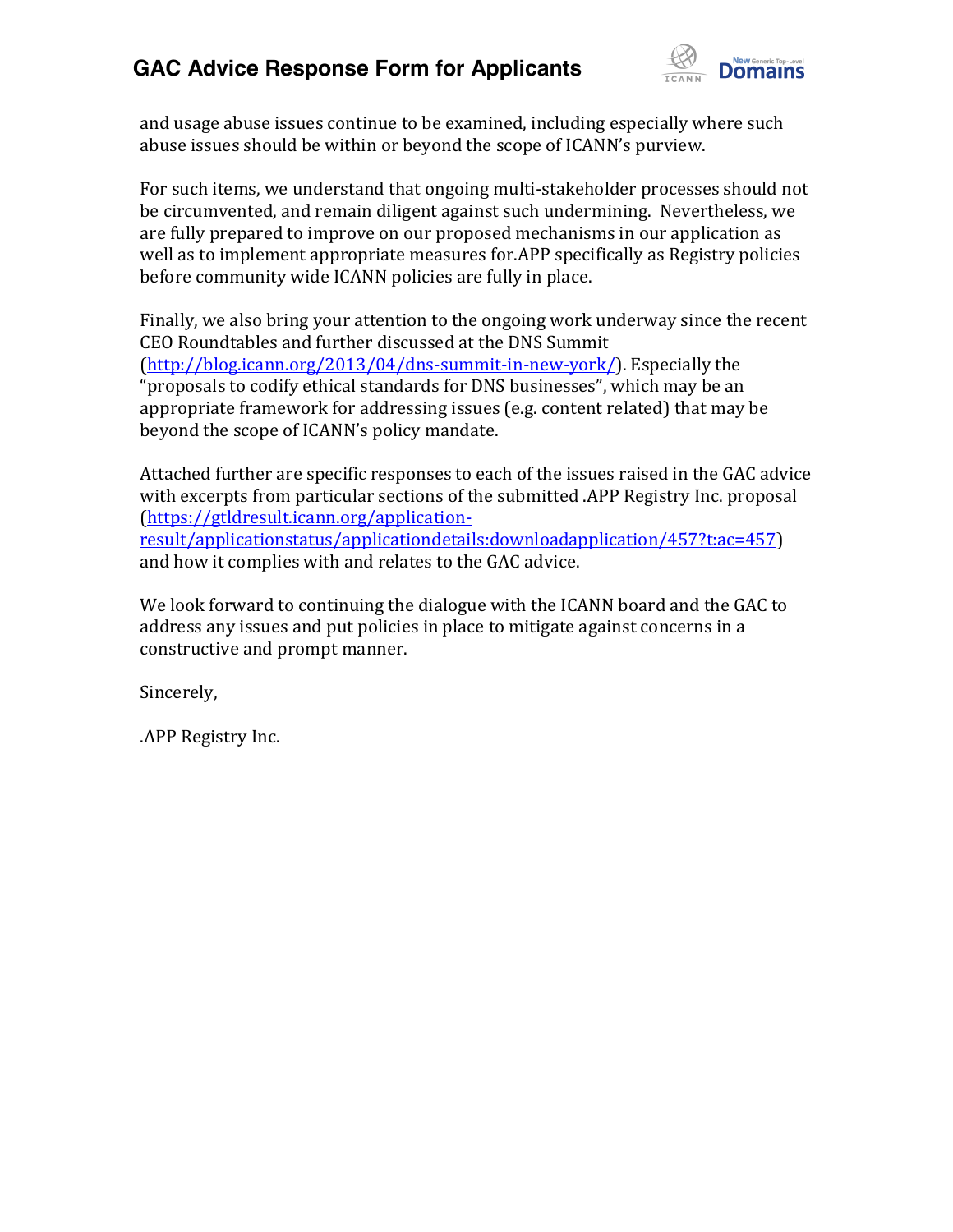

#### **.APP. Response to GAC Communiqué – Beijing April 11, 2013**

#### **Annex I**

Safeguards on New gTLDs

The GAC considers that Safeguards should apply to broad categories of strings. For clarity, this means any application for a relevant string in the current or future rounds, in all languages applied for.

The GAC advises the Board that all safeguards highlighted in this document as well as any other safeguard requested by the ICANN Board and/or implemented by the new gTLD registry and registrars should:

• be implemented in a manner that is fully respectful of human rights and fundamental freedoms as enshrined in international and, as appropriate, regional declarations, conventions, treaties and other legal instruments – including, but not limited to, the UN Universal Declaration of Human Rights.

• respect all substantive and procedural laws under the applicable jurisdictions.

• be operated in an open manner consistent with general principles of openness and non-discrimination.

#### **Safeguards Applicable to all New gTLDs**

The GAC Advises that the following six safeguards should apply to all new gTLDs and be subject to contractual oversight.

We are prepared to be subjected to contractual oversight for safeguards applicable to all new gTLDs.

**1. WHOIS verification and checks** — Registry operators will conduct checks on a statistically significant basis to identify registrations in its gTLD with deliberately false, inaccurate or incomplete WHOIS data at least twice a year. Registry operators will weight the sample towards registrars with the highest percentages of deliberately false, inaccurate or incomplete records in the previous checks. Registry operators will notify the relevant registrar of any inaccurate or incomplete records identified during the checks, triggering the registrar's obligation to solicit accurate and complete information from the registrant.

We are supportive of the direction for this advice and believe that we are already compliant. The scope and specific standard implementation of such policies may best be developed as a product of the ongoing WHOIS policy development process.

Nevertheless, individual Registry policies can provide the interim solution for this safeguard. We, along with our Technical Services Provider Afilias, have already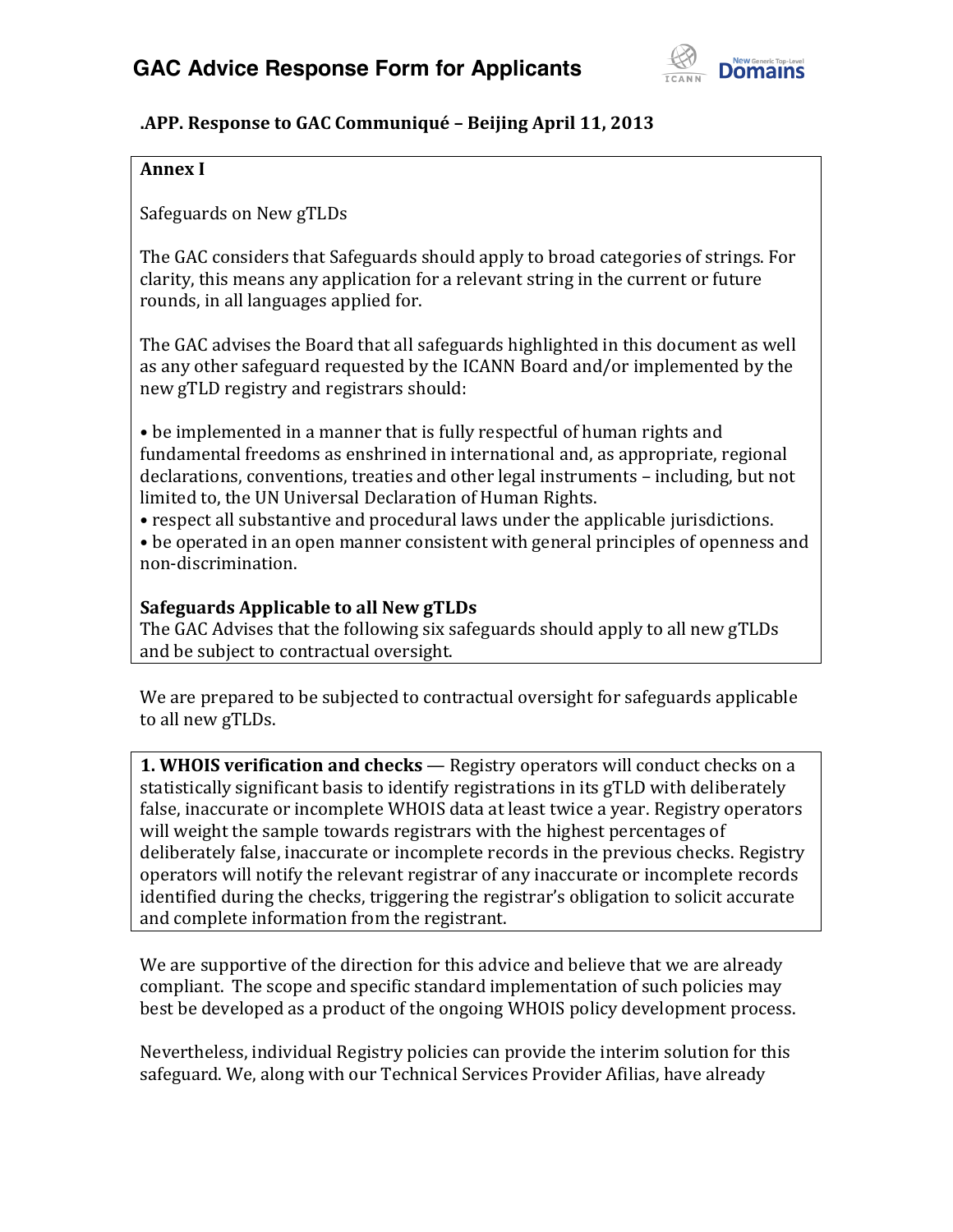

provided some of these mechanisms in our original response to #28 Abuse Prevention and Mitigation:

*Methods to promote WHOIS accuracy*

*The creation and maintenance of accurate WHOIS records is an important part of registry management. As described in our response to question #26, WHOIS, the registry operator will manage a secure, robust and searchable WHOIS service for this TLD.*

#### *WHOIS data accuracy*

The registry operator will offer a "thick" registry system. In this model, all key contact *details for each domain name will be stored in a central location by the registry. This allows better access to domain data, and provides uniformity in storing the information. The registry operator will ensure that the required fields for WHOIS data (as per the defined policies for the TLD) are enforced at the registry level. This ensures that the registrars are providing required domain registration data. Fields defined by the registry policy to be mandatory are documented as such and must be submitted by registrars. The Afilias registry system verifies formats for relevant individual data fields (e.g. e-mail, and phonefax numbers). Only valid country codes are allowed as defined by the ISO 3166 code list. The Afilias WHOIS system is extensible, and is capable of using the VAULT system, described further below.*

*Similar to the centralized abuse point of contact described above, the registry operator can institute a contact email address which could be utilized by third parties to submit complaints for inaccurate or false WHOIS data detected. This information will be*  processed by Afilias' support department and forwarded to the registrars. The *registrars can work with the registrants of those domains to address these complaints. Afilias will audit registrars on a yearly basis to verify whether the complaints being forwarded are being addressed or not. This functionality, available to all registry operators, is activated based on the registry operator's business policy.* 

*Afilias also incorporates a spot-check verification system where a randomly selected*  set of domain names are checked periodically for accuracy of WHOIS data. Afilias'.PRO *registry system incorporates such a verification system whereby 1% of total registrations or 100 domains, whichever number is larger, are spot-checked every month* to verify the domain name registrant's critical information provided with the *domain registration data. With both a highly qualified corps of engineers and a 24x7 staffed support function, Afilias has the capacity to integrate such spot-check functionality into this TLD, based on the registry operator's business policy. Note: This functionality will not work for proxy protected WHOIS information, where registrars or their resellers have the actual registrant data. The solution to that problem lies with either registry or registrar policy, or a change in the general marketplace practices with respect to proxy registrations.*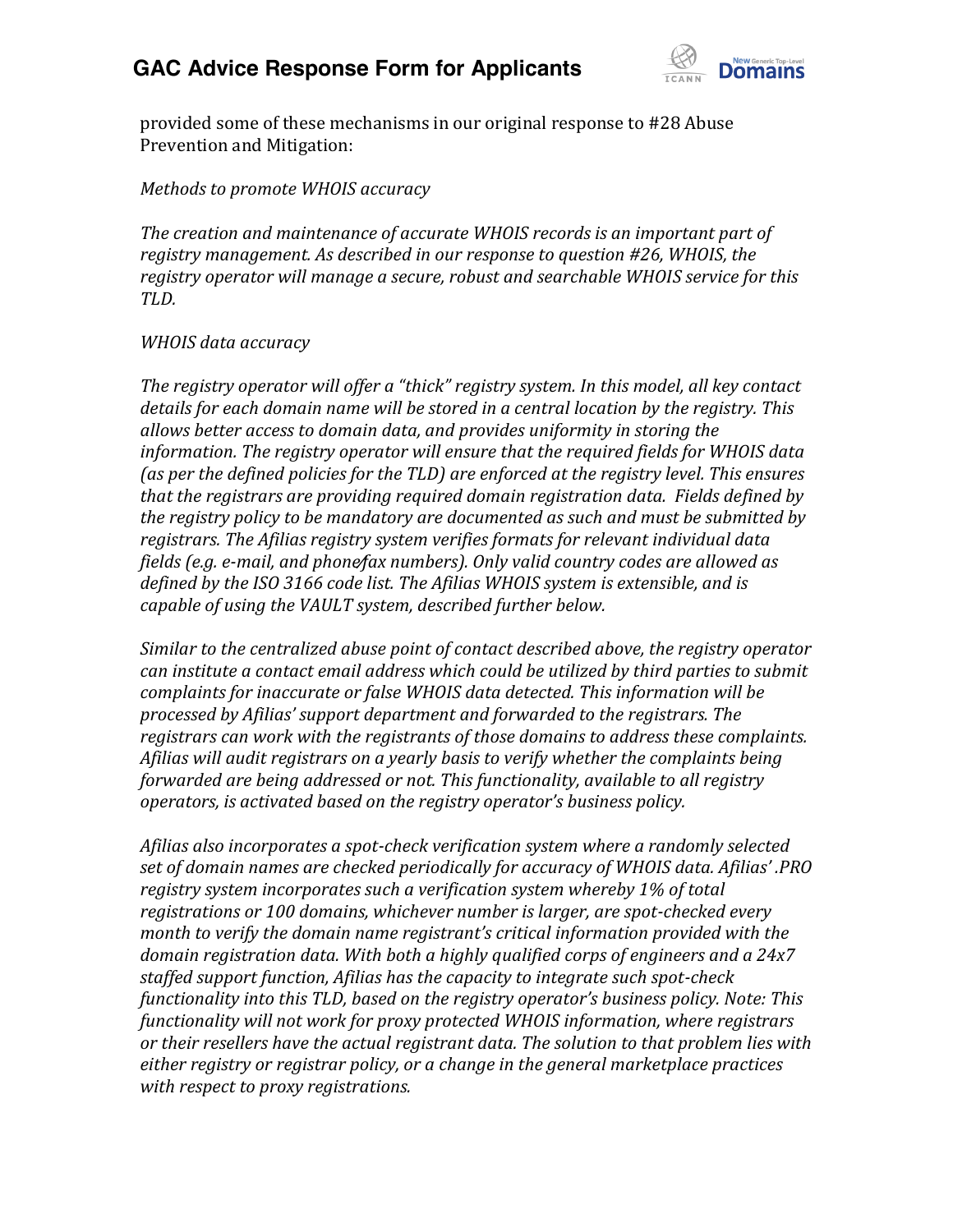

*Finally, Afilias' registry systems have a sophisticated set of billing and pricing functionality which aids registry operators who decide to provide a set of financial incentives to registrars for maintaining or improving WHOIS accuracy. For instance, it is conceivable that the registry operator may decide to provide a discount for the domain registration or renewal fees for validated registrants, or levy a larger cost for the domain registration or renewal of proxy domain names. The Afilias system has the capability to support such incentives on a configurable basis, towards the goal of promoting better WHOIS accuracy.*

#### *Role of registrars*

*As part of the RRA (Registry Registrar Agreement), the registry operator will require the registrar to be responsible for ensuring the input of accurate WHOIS data by their*  registrants. The Registrar/Registered Name Holder Agreement will include a specific *clause to ensure accuracy of WHOIS data, and to give the registrar rights to cancel or*  suspend registrations if the Registered Name Holder fails to respond to the registrar's *duery regarding accuracy of data. ICANN's WHOIS Data Problem Reporting System (WDPRS) will be available to those who wish to file WHOIS inaccuracy reports, as per ICANN policy (http:⁄⁄wdprs.internic.net⁄ ).*

The above are the baseline abuse prevention and mitigation measures of the registry. The registry is prepared to work with ICANN and the GAC to further enhance the measures where appropriate.

**2. Mitigating abusive activity** — Registry operators will ensure that terms of use for registrants include prohibitions against the distribution of malware, operation of botnets, phishing, piracy, trademark or copyright infringement, fraudulent or deceptive practices, counterfeiting or otherwise engaging in activity contrary to applicable law.

We are prepared to and have already proposed to include in our Registry-Registrar Agreement (RRA) provisions to ensure that terms of use for registrants include prohibitions against abusive activities.

The following is an extract from our response to #28 Abuse Prevention and Mitigation:

#### *.APP Anti-Abuse Policy*

*The following Anti-Abuse Policy is effective upon launch of the TLD. Malicious use of domain names will not be tolerated. The nature of such abuses creates security and stability issues for the registry, registrars, and registrants, as well as for users of the Internet in general. The registry operator definition of abusive use of a domain includes, without limitation, the following:*

• Illegal or fraudulent actions;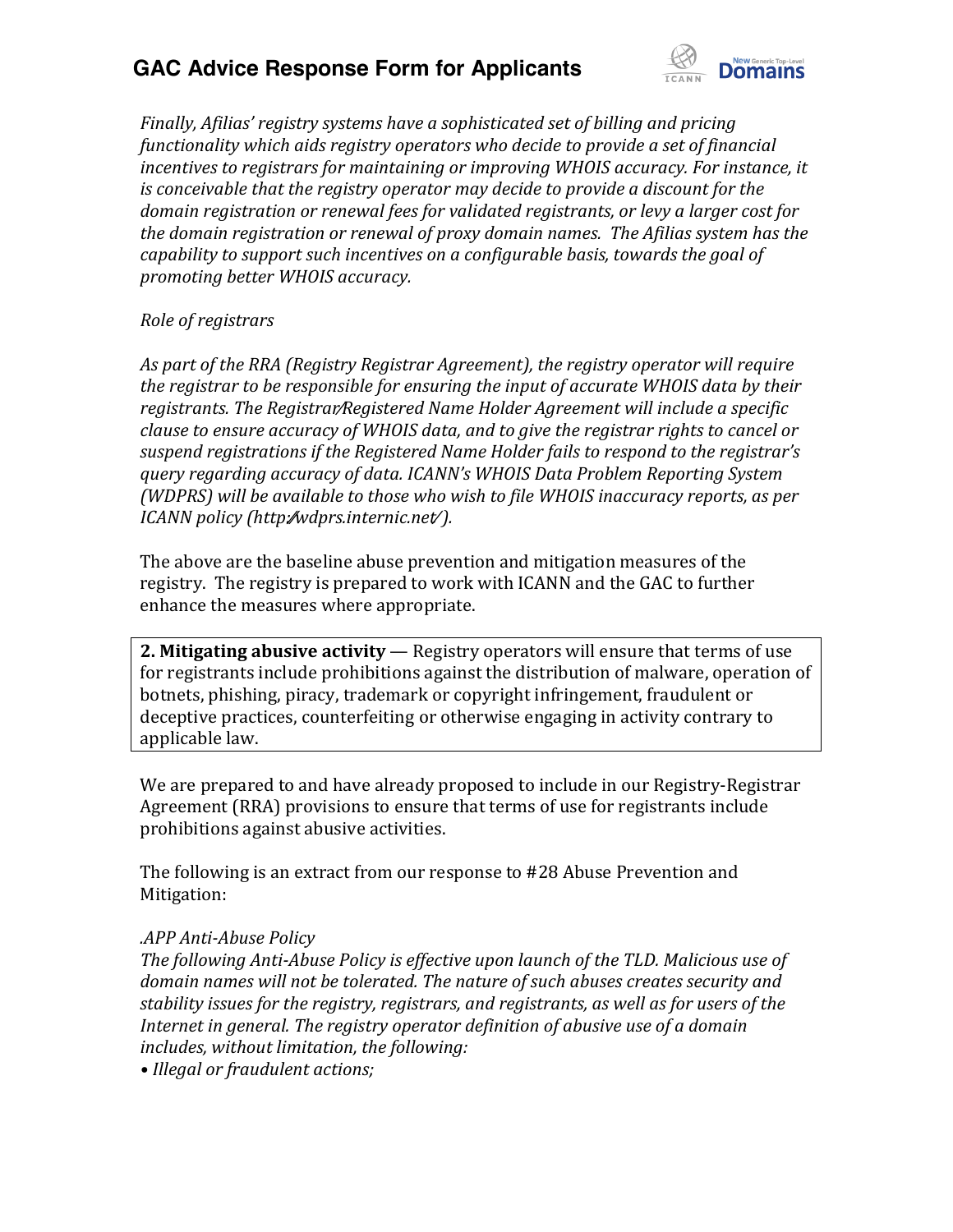

• Spam: The use of electronic messaging systems to send unsolicited bulk messages. *The term applies to email spam and similar abuses such as instant messaging spam, mobile messaging spam, and the spamming of web sites and Internet forums;*

• Phishing: The use of counterfeit web pages that are designed to trick recipients into *divulging sensitive data such as personally identifying information, usernames, passwords, or financial data;*

• Pharming: The redirecting of unknowing users to fraudulent sites or services, *typically through, but not limited to, DNS hijacking or poisoning;*

• Willful distribution of malware: The dissemination of software designed to infiltrate *or* damage a computer system without the owner's informed consent. Examples *include, without limitation, computer viruses, worms, keyloggers, and Trojan horses.*

• Malicious fast-flux hosting: Use of fast-flux techniques with a botnet to disguise the *location of web sites or other Internet services, or to avoid detection and mitigation efforts, or to host illegal activities.* 

• Botnet command and control: Services run on a domain name that are used to *control a collection of compromised computers or "zombies," or to direct distributed denial-of-service attacks (DDoS attacks);*

• Illegal Access to Other Computers or Networks: Illegally accessing computers, *accounts, or networks belonging to another party, or attempting to penetrate security measures of another individual's system (often known as "hacking"). Also, any activity that might be used as a precursor to an attempted system penetration (e.g., port scan, stealth scan, or other information gathering activity).*

We are prepared to explore to include additional safeguards where appropriate in consultation with ICANN and the GAC.

**3. Security checks** — While respecting privacy and confidentiality, Registry operators will periodically conduct a technical analysis to assess whether domains in its gTLD are being used to perpetrate security threats, such as pharming, phishing, malware, and botnets. If Registry operator identifies security risks that pose an actual risk of harm, Registry operator will notify the relevant registrar and, if the registrar does not take immediate action, suspend the domain name until the matter is resolved.

We are supportive of proactive measures to ensure the security and stability of the Internet. As indicated in the GAC advice, the respecting of privacy and confidentiality is paramount. Furthermore, while the inclusion of appropriate terms of use for registrants as described in "2. Mitigating abusive activity" above provides an effective enforcement mechanism, the subject matter of certain threats may traverse beyond the purview of ICANN policy coordination. For example matters concerning content. Such determination may best be addressed in proper ICANN policy development processes if implemented as a contractual and enforcement matter by ICANN.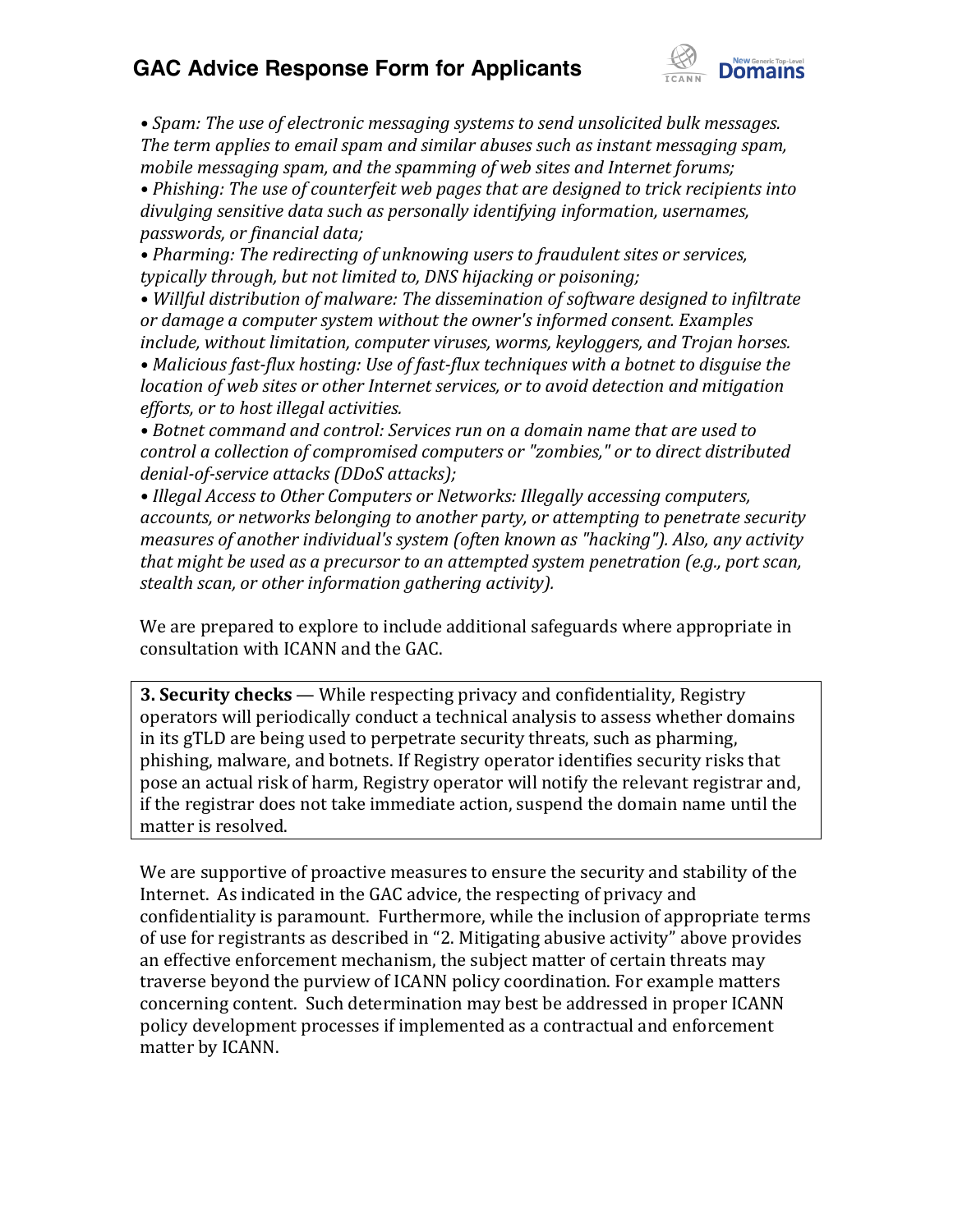

Nevertheless, the Registry is fully prepared to implement policies within the registry and have already proposed such mechanisms in our original application under #28 Abuse Prevention and Mitigation:

*Different types of malicious activities require different methods of investigation and documentation. Further, the registry operator expects to face unexpected or complex situations that call for professional advice, and will rely upon professional, trained investigators as needed.*

*In general, there are two types of domain abuse that must be addressed: a) Compromised domains. These domains have been hacked or otherwise compromised by criminals, and the registrant is not responsible for the malicious activity taking place on the domain. For example, the majority of domain names that host phishing sites are compromised. The goal in such cases is to get word to the registrant (usually via the registrar) that there is a problem that needs attention with the expectation that the registrant will address the problem in a timely manner. Ideally such domains do not get suspended, since suspension would disrupt legitimate activity on the domain.*

*b) Malicious registrations. These domains are registered by malefactors for the purpose of abuse. Such domains are generally targets for suspension, since they have no legitimate use.*

*The standard procedure is that the registry operator will forward a credible alleged case of malicious domain name use to the domain's sponsoring registrar with a request that the registrar investigate the case and act appropriately. The registrar will be provided evidence collected as a result of the investigation conducted by the trained abuse handlers. As part of the investigation, if inaccurate or false WHOIS registrant information is detected, the registrar is notified about this. The registrar is the party with a direct relationship with—and a direct contract with—the registrant. The registrar will also have vital information that the registry operator will not, such as:* • Details about the domain purchase, such as the payment method used (credit card, *PayPal, etc.);* 

- The *identity of a proxy-protected registrant;*
- The purchaser's IP address;
- Whether there is a reseller involved, and;

• The registrant's past sales history and purchases in other TLDs (insofar as the *registrar can determine this).*

*Registrars do not share the above information with registry operators due to privacy and liability concerns, among others. Because they have more information with which to continue the investigation, and because they have a direct relationship with the registrant, the registrar is in the best position to evaluate alleged abuse. The registrar*  can determine if the use violates the registrar's legal terms of service or the registry *Anti-Abuse Policy, and can decide whether or not to take any action. While the*  language and terms vary, registrars will be expected to include language in their *registrar-registrant contracts that indemnifies the registrar if it takes action, and*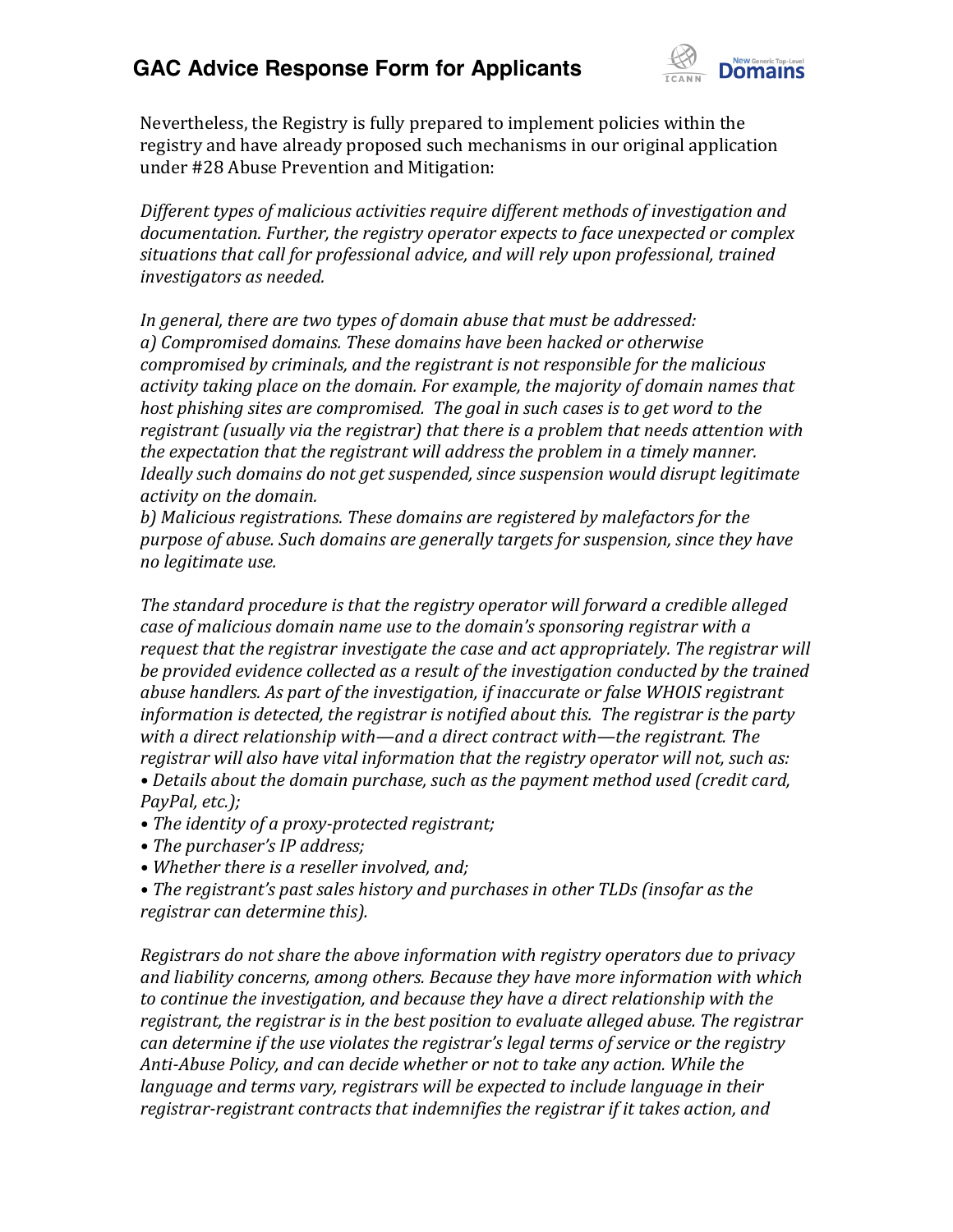

*allows the registrar to suspend or cancel a domain name; this will be in addition to the registry Anti-Abuse Policy. Generally, registrars can act if the registrant violates the*  registrar's terms of service, or violates ICANN policy, or if illegal activity is involved, or *if the use violates the registry's Anti-Abuse Policy.* 

*If a registrar does not take action within a time period indicated by the registry operator (usually 24 hours), the registry operator might then decide to take action itself. At all times, the registry operator reserves the right to act directly and immediately if the potential harm to Internet users seems significant or imminent, with or without notice to the sponsoring registrar.* 

*The registry operator will be prepared to call upon relevant law enforcement bodies as needed. There are certain cases, for example, Illegal pharmacy domains, where the registry operator will contact the Law Enforcement Agencies to share information about these domains, provide all the evidence collected and work closely with them before any action will be taken for suspension. The specific action is often dependent upon the jurisdiction of which the registry operator, although the operator in all cases will adhere to applicable laws and regulations.*

*When valid court orders or seizure warrants are received from courts or law enforcement agencies of relevant jurisdiction, the registry operator will order execution in an expedited fashion. Compliance with these will be a top priority and will be completed as soon as possible and within the defined timelines of the order. There are certain cases where Law Enforcement Agencies request information about a domain including but not limited to:*

- *• Registration information*
- *• History of a domain, including recent updates made*
- Other domains associated with a registrant's account
- *• Patterns of registrant portfolio*

*Requests for such information is handled on a priority basis and sent back to the requestor as soon as possible. Afilias sets a goal to respond to such requests within 24 hours.*

*The registry operator may also engage in proactive screening of its zone for malicious use of the domains in the TLD, and report problems to the sponsoring registrars. The registry operator could take advantage of a combination of the following resources, among others:*

• Blocklists of domain names and nameservers published by organizations such as *SURBL and Spamhaus.*

*• Anti-phishing feeds, which will provide URLs of compromised and maliciously registered domains being used for phishing.*

*• Analysis of registration or DNS query data [DNS query data received by the TLD nameservers.]*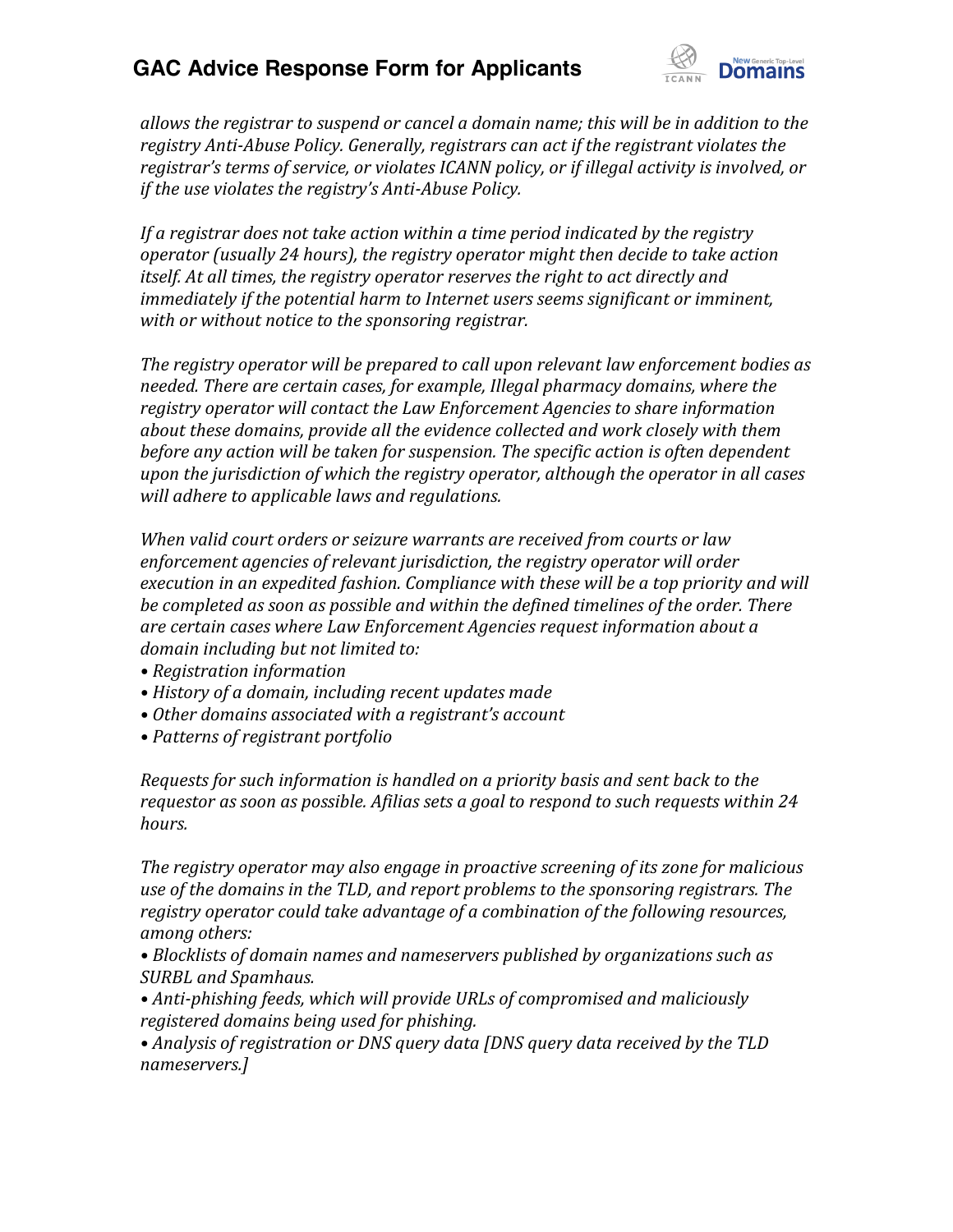

We are prepared to explore to include additional safeguards where appropriate in consultation with ICANN and the GAC.

**4. Documentation** — Registry operators will maintain statistical reports that provide the number of inaccurate WHOIS records or security threats identified and actions taken as a result of its periodic WHOIS and security checks. Registry operators will maintain these reports for the agreed contracted period and provide them to ICANN upon request in connection with contractual obligations.

We are supportive of the conceptual directive and are prepared to maintain such documentation. We however caution about misinterpretation and/or misuse of such statistical data.

As proposed in our application (under #28 Abuse Prevention and Mitigation):

*The registry operator will keep records and track metrics regarding abuse and abuse reports. These will include:* 

• Number of abuse reports received by the registry's abuse point of contact described *above;*

- Number of cases and domains referred to registrars for resolution;
- Number of cases and domains where the registry took direct action;
- *• Resolution times;*
- Number of domains in the TLD that have been blacklisted by major anti-spam *blocklist providers, and;*
- *• Phishing site uptimes in the TLD.*

*…*

*The security function includes a communication and outreach function, with information sharing with industry partners regarding malicious or abusive behavior, in order to ensure coordinated abuse mitigation across multiple TLDs.*

*Assessing abuse reports requires great care, and the registry operator will rely upon professional, trained investigators who are versed in such matters. The goals are accuracy, good record-keeping, and a zero false-positive rate so as not to harm innocent registrants.*

We are prepared to explore to include additional safeguards where appropriate in consultation with ICANN and the GAC.

**5. Making and Handling Complaints** – Registry operators will ensure that there is a mechanism for making complaints to the registry operator that the WHOIS information is inaccurate or that the domain name registration is being used to facilitate or promote malware, operation of botnets, phishing, piracy, trademark or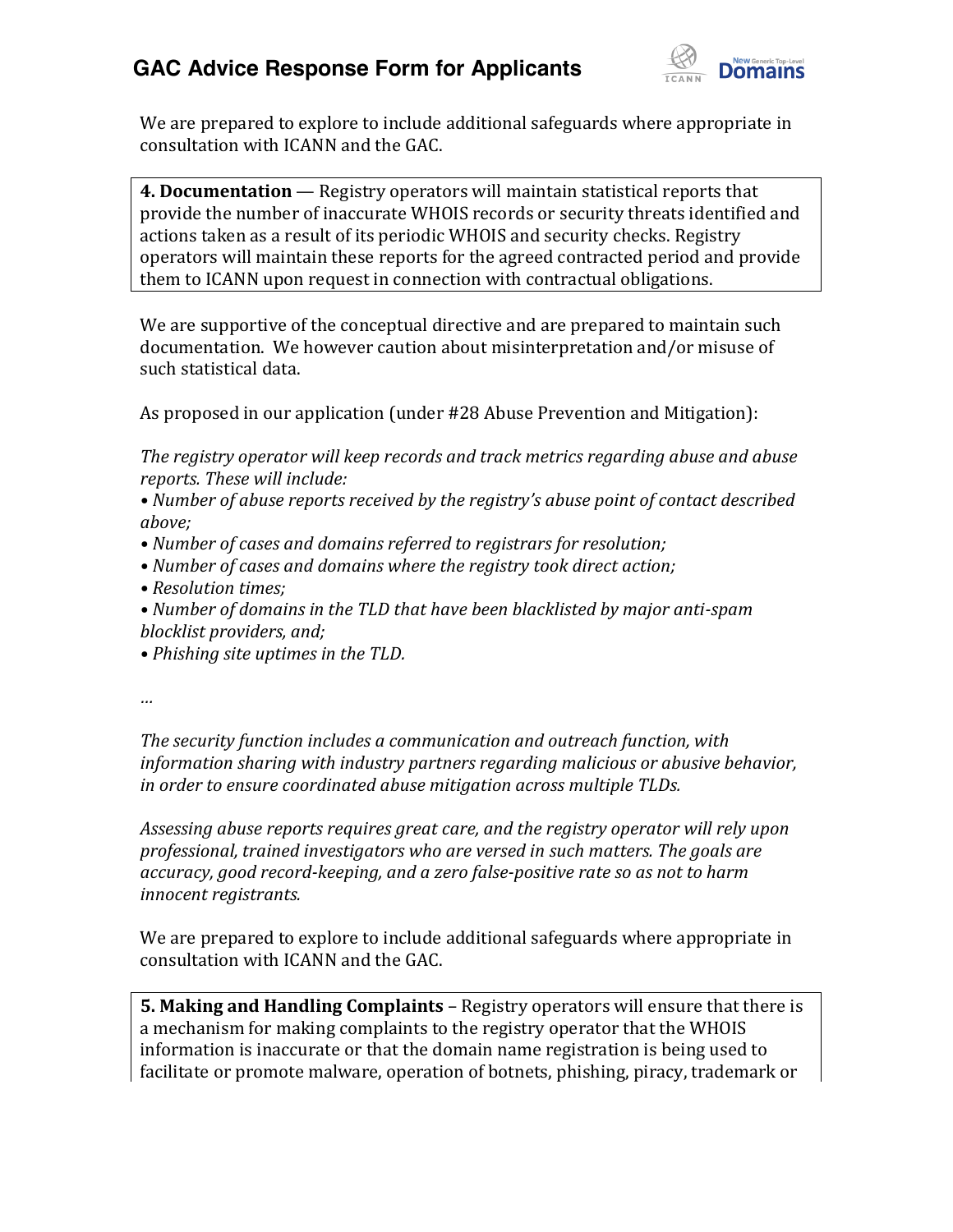

copyright infringement, fraudulent or deceptive practices, counterfeiting or otherwise engaging in activity contrary to applicable law.

We are supportive of this advice ad believe that our original proposal is already compliant with the GAC advice. Description of the mechanisms for handling complaints have been included in our response to #28 Abuse Prevention and Mitigation:

#### *Abuse point of contact and procedures for handling abuse complaints*

*The registry operator will establish an abuse point of contact. This contact will be a*  role-based e-mail address of the form "abuse@registry.APP". This e-mail address will *allow multiple staff members to monitor abuse reports on a 24x7 basis, and then work toward closure of cases as each situation calls for. For tracking purposes, the registry operator will have a ticketing system with which all complaints will be tracked internally. The reporter will be provided with the ticket reference identifier for potential follow-up. Afilias will integrate its existing ticketing system with the registry operator's* to ensure uniform tracking and handling of the complaint. This role-based *approach has been used successfully by ISPs, e-mail service providers, and registrars for many years, and is considered a global best practice.* 

The registry operator's designated abuse handlers will then evaluate complaints *received via the abuse system address. They will decide whether a particular issue is of concern, and decide what action, if any, is appropriate.*

*In general, the registry operator will find itself receiving abuse reports from a wide variety of parties, including security researchers and Internet security companies, financial institutions such as banks, Internet users, and law enforcement agencies among others. Some of these parties may provide good forensic data or supporting evidence of the malicious behavior. In other cases, the party reporting an issue may not be familiar with how to provide such data or proof of malicious behavior. It is expected that a percentage of abuse reports to the registry operator will not be actionable, because there will not be enough evidence to support the complaint (even after investigation), and because some reports or reporters will simply not be credible.*

We are prepared to explore to include additional safeguards where appropriate in consultation with ICANN and the GAC.

**6. Consequences** – Consistent with applicable law and any related procedures, registry operators shall ensure that there are real and immediate consequences for the demonstrated provision of false WHOIS information and violations of the requirement that the domain name should not be used in breach of applicable law; these consequences should include suspension of the domain name.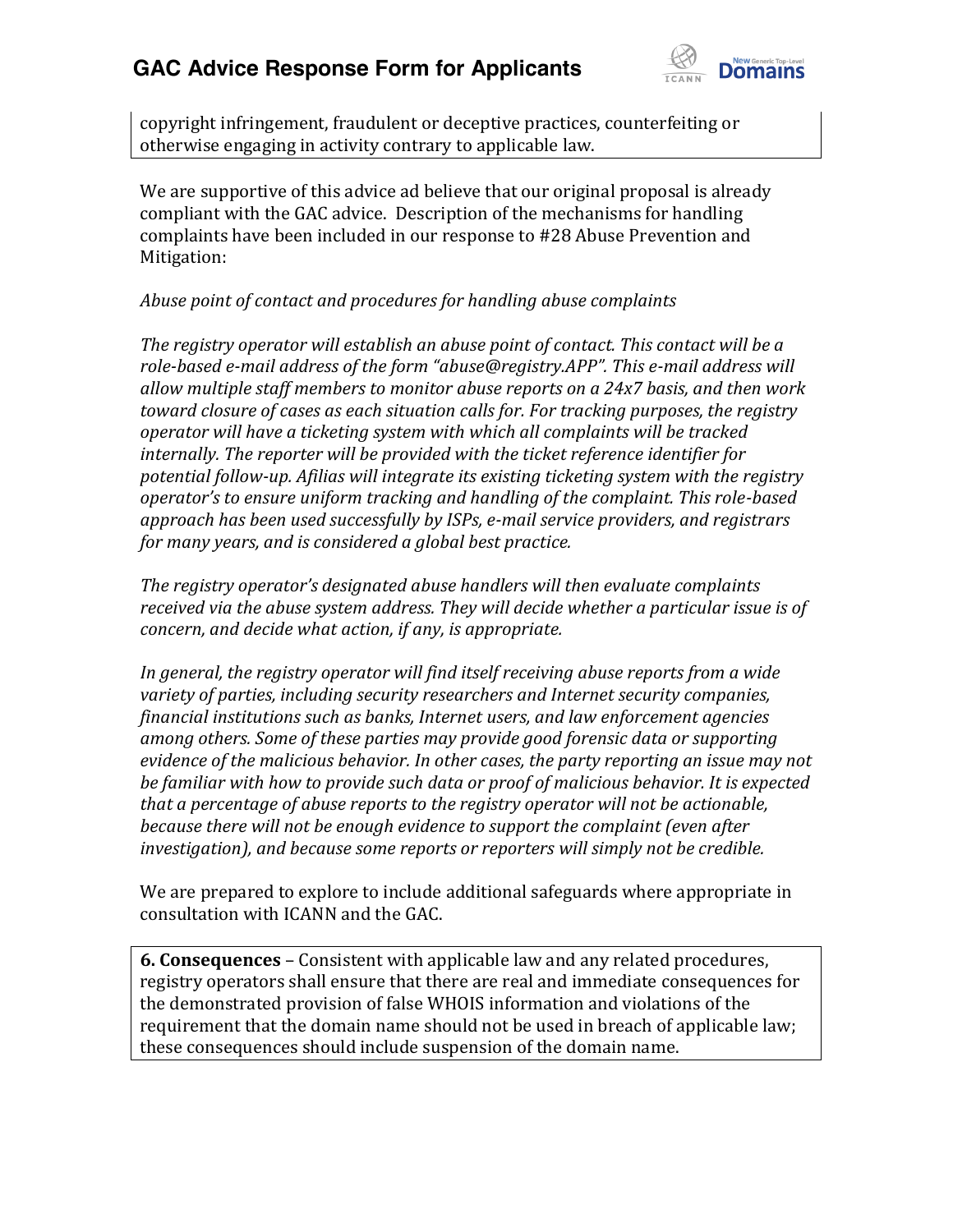

We are supportive of including mechanisms to suspend a domain name against abusive activities and believe we are already compliant with the GAC advice. In our proposal (under #28 Abuse Prevention and Mitigation and #29 Rights Protection Mechanisms), we have already included mechanisms to disqualify, suspend, cancel or delete domain registrations where appropriate:

*Pursuant to the Registry-Registrar Agreement, registry operator reserves the right at its sole discretion to deny, cancel, or transfer any registration or transaction, or place any domain name(s) on registry lock, hold, or similar status, that it deems necessary: (1) to protect the integrity and stability of the registry; (2) to comply with any applicable laws, government rules or requirements, requests of law enforcement, or any dispute resolution process; (3) to avoid any liability, civil or criminal, on the part of registry operator, as well as its affiliates, subsidiaries, officers, directors, and employees; (4) per the terms of the registration agreement and this Anti-Abuse Policy, or (5) to correct mistakes made by registry operator or any registrar in connection with a domain name registration. Registry operator also reserves the right to place upon registry lock, hold, or similar status a domain name during resolution of a dispute.*

We are prepared to explore to include additional safeguards where appropriate in consultation with ICANN and the GAC.

**Category 1 Consumer Protection, Sensitive Strings, and Regulated Markets:** The GAC Advises the ICANN Board:

• Strings that are linked to regulated or professional sectors should operate in a way that is consistent with applicable laws. These strings are likely to invoke a level of implied trust from consumers, and carry higher levels of risk associated with consumer harm. The following safeguards should apply to strings that are related to these sectors:

1. Registry operators will include in its acceptable use policy that registrants comply with all applicable laws, including those that relate to privacy, data collection, consumer protection (including in relation to misleading and deceptive conduct), fair lending, debt collection, organic farming, disclosure of data, and financial disclosures.

We are prepared to be and believe that our proposal is already compliant with this advice.

As part of our response to #28 Abuse Prevention and Mitigation, we have included provisions to ensure that registrants comply with all applicable laws:

*The registry operator definition of abusive use of a domain includes, without limitation, the following:*

• *Illegal or fraudulent actions;*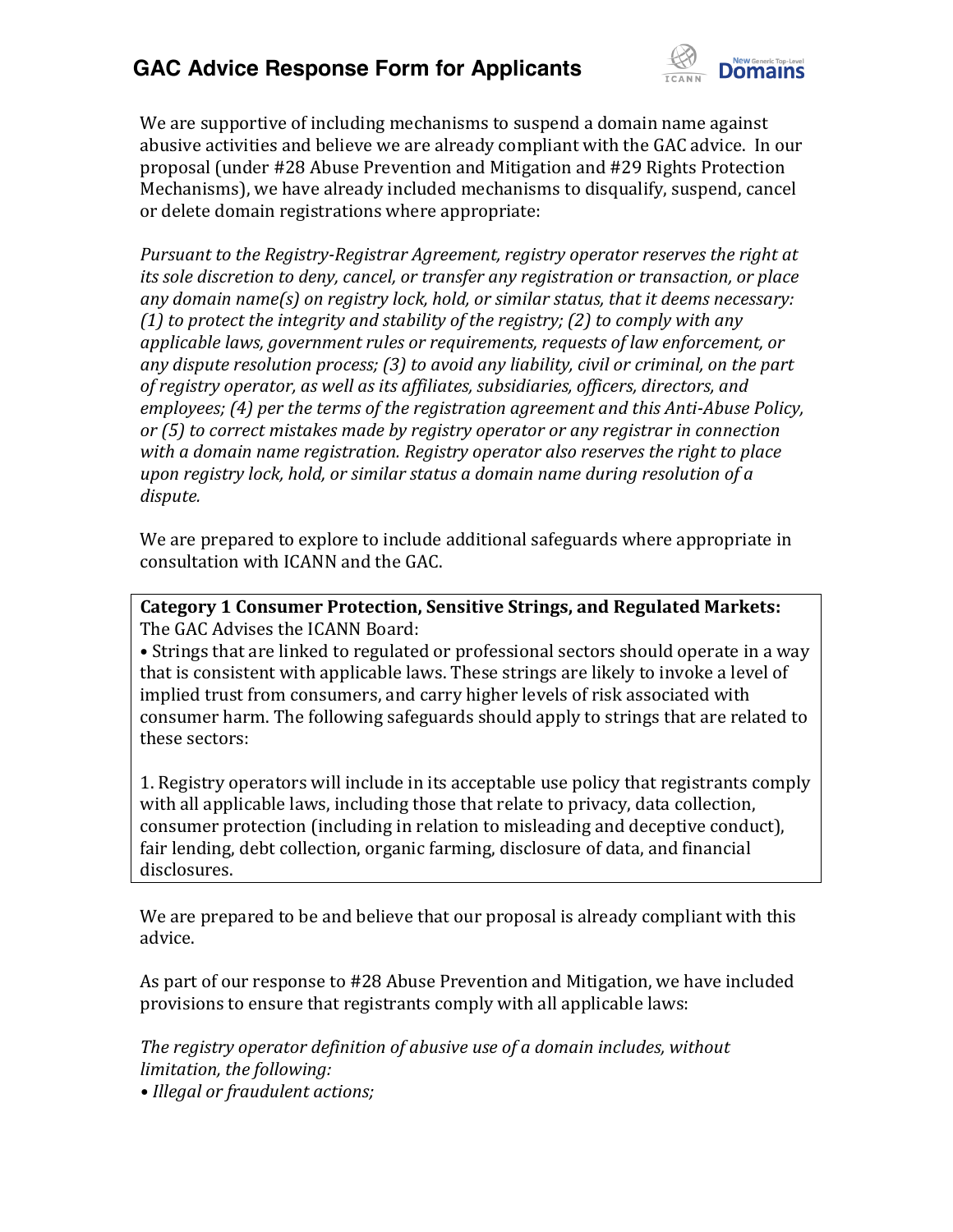

- *• Spam;*
- *• Phishing;*
- *• Pharming;*
- *• Willful distribution of malware;*
- *• Malicious fast-flux hosting;*
- Botnet command and control:
- *Illegal Access to Other Computers or Networks.*

We are prepared to explore to include additional safeguards where appropriate in consultation with ICANN and the GAC.

2. Registry operators will require registrars at the time of registration to notify registrants of this requirement.

We are prepared to be and believe our proposal is compliant with this advice. The Registry will specify in its Registry-Registrar Agreement (RRA) that all registrants must be notified of this requirement at the time of registration.

3. Registry operators will require that registrants who collect and maintain sensitive health and financial data implement reasonable and appropriate security measures commensurate with the offering of those services, as defined by applicable law and recognized industry standards.

We are prepared to be and believe that our proposal is already compliant with this advice. As described in 1. above, illegal behaviour under applicable law is considered abusive activities disallowed by the registry. The Registry will have the ability to utilize the APM (Abuse Prevention & Mitigation) mechanisms to suspend, cancel, delete or otherwise take action against the domain registration.

We are prepared to explore to include additional safeguards where appropriate in consultation with ICANN and the GAC.

4. Establish a working relationship with the relevant regulatory, or industry self- --regulatory, bodies, including developing a strategy to mitigate as much as possible the risks of fraudulent, and other illegal, activities.

We are supportive of and fully prepared to be compliant with this advice.

Because of the nature of ".APP" and because it is not as much a "regulated" industry we remain prepared to work with the GAC and GAC members to appropriately identify all relevant bodies to develop a strategy to maintain a working relationship with them, as well as to explore to include additional safeguards where appropriate in consultation with ICANN and the GAC.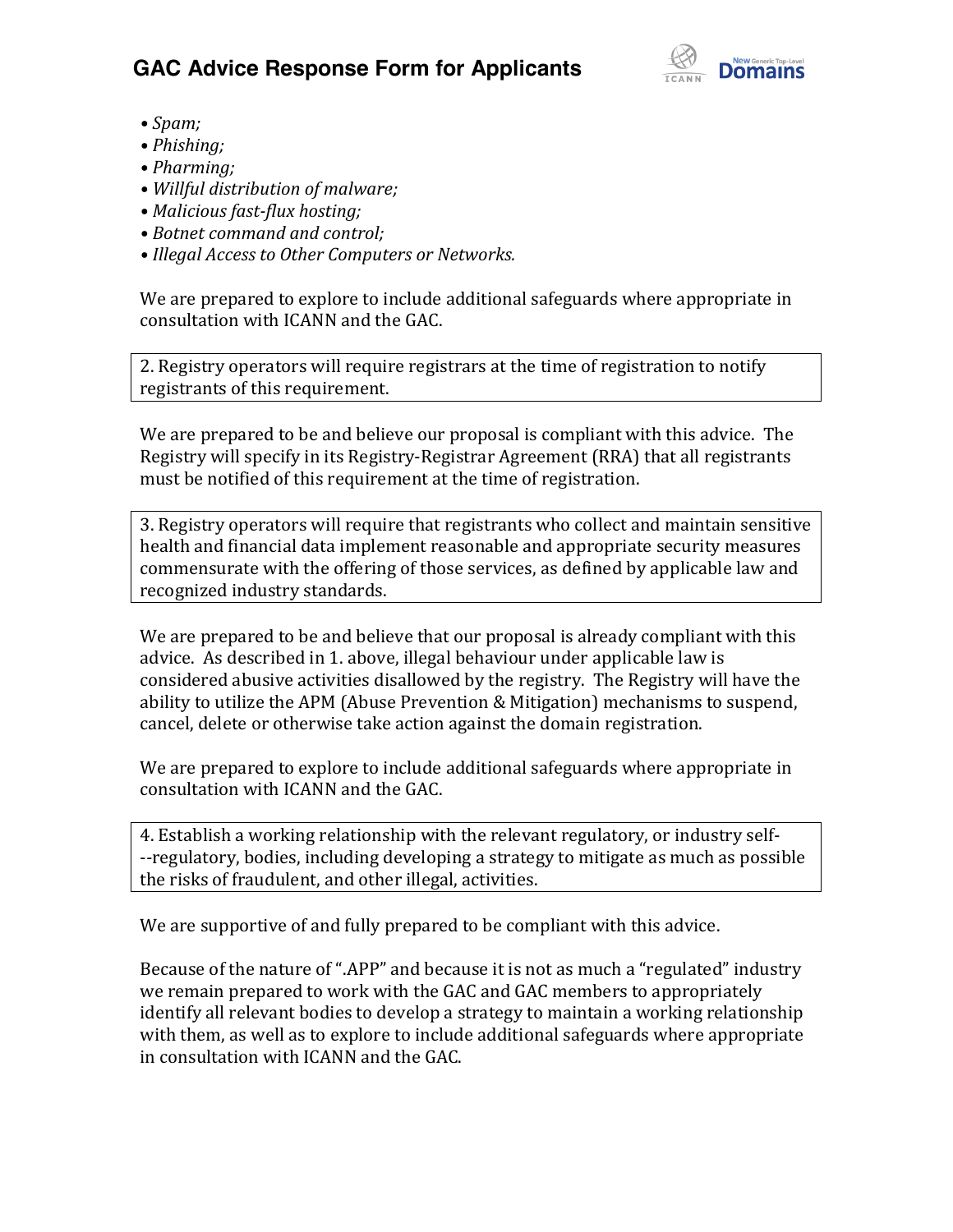

5. Registrants must be required by the registry operators to notify to them a single point of contact which must be kept up-to-date, for the notification of complaints or reports of registration abuse, as well as the contact details of the relevant regulatory, or industry self-regulatory, bodies in their main place of business.

We are supportive of the conceptual direction of this advice to be able to connect with registrants in a timely fashion. At the same time, we also understand that within the current ICANN gTLD Registry-Registrar framework, the Registry should rely on the Sponsoring Registrar to connect with registrants. Many Registrars feel that it is inappropriate for the Registry to directly contacting the registrant.

Nevertheless, in balancing the above considerations, it is possible to setup an "Operations and Notifications Contact" (for example, this was approach was successfully implemented to address similar conditions during the original .ASIA ASCII launch), which Registrars and/or registrants may select to nominate, with default being either the Registrar contact or the Admin Contact for the registrant.

We are prepared to explore to include additional safeguards where appropriate in consultation with ICANN and the GAC.

The GAC further advises the Board:

1. In addition, some of the above strings may require further targeted safeguards, to address specific risks, and to bring registry policies in line with arrangements in place offline. In particular, a limited subset of the above strings are associated with market sectors which have clear and/or regulated entry requirements (such as: financial, gambling, professional services, environmental, health and fitness, corporate identifiers, and charity) in multiple jurisdictions, and the additional safeguards below should apply to some of the strings in those sectors:

6. At the time of registration, the registry operator must verify and validate the registrants' authorisations, charters, licenses and/or other related credentials for participation in that sector.

Credentials of registrants will be checked with the Registrant pre-verification and authentication process as part of the Abuse prevention and mitigation mechanisms (#28):

#### *Registrant pre-verification and authentication*

*One of the systems that could be used for validity and identity authentication is VAULT (Validation and Authentication Universal Lookup). It utilizes information obtained from a series of trusted data sources with access to billions of records containing data about individuals for the purpose of providing independent age and id verification as well as the ability to incorporate additional public or private data sources as required.*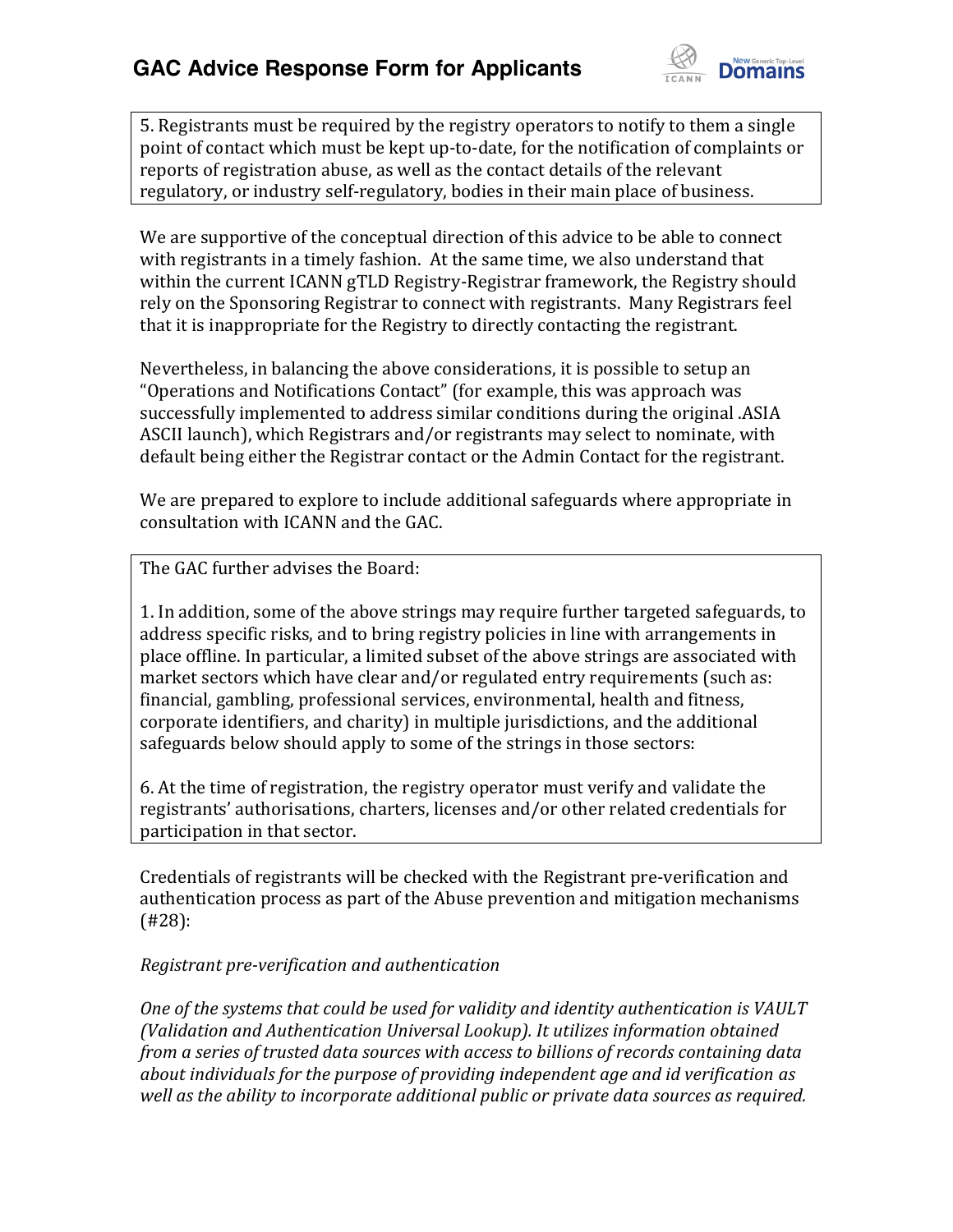

*At present it has the following: US Residential Coverage - 90% of Adult Population and also International Coverage - Varies from Country to Country with a minimum of 80% coverage (24 countries, mostly European).*

*Various verification elements can be used. Examples might include applicant data such as name, address, phone, etc. Multiple methods could be used for verification include integrated solutions utilizing API (XML Application Programming Interface) or sending batches of requests.*

• Verification and Authentication requirements would be based on TLD operator *requirements or specific criteria.*

• Based on required WHOIS Data; registrant contact details (name, address, phone)

• If address/ZIP can be validated by VAULT, the validation process can continue (North *America +25 International countries)*

• If in-line processing and registration and EPP/API call would go to the verification *clearinghouse and return up to 4 challenge questions.*

• If two-step registration is required, then registrants would get a link to complete the *verification at a separate time. The link could be specific to a domain registration and pre-populated with data about the registrant.*

• If WHOIS data is validated a token would be generated and could be given back to *the registrar which registered the domain.* 

• WHOIS data would reflect the Validated Data or some subset, *i.e.*, fields displayed *could be first initial and last name, country of registrant and date validated. Other fields could be generic validation fields much like a "privacy service".* 

• A "Validation Icon" customized script would be sent to the registrants email address. *This could be displayed on the website and would be dynamically generated to avoid unauthorized use of the Icon. When clicked on the Icon would show limited WHOIS details i.e. Registrant: jdoe, Country: USA, Date Validated: March 29, 2011, as well as legal disclaimers.*

• Validation would be annually renewed, and validation date displayed in the WHOIS.

Eligibility of Registrants are verified and subject to challenge during startup phases including Sunrise. We plan to gradually open up the namespace for general registration while continuing requiring registrants to abide by registration policies. Pre-verification processes will be simplified gradually with increased postregistration enforcement supported by anti-abuse measures as described above and in our application #28 Abuse Prevention and Mitigation.

We are prepared to explore to include additional safeguards and moderate the preverification processes where appropriate in consultation with ICANN and the GAC.

7. In case of doubt with regard to the authenticity of licenses or credentials, Registry Operators should consult with relevant national supervisory authorities, or their equivalents.